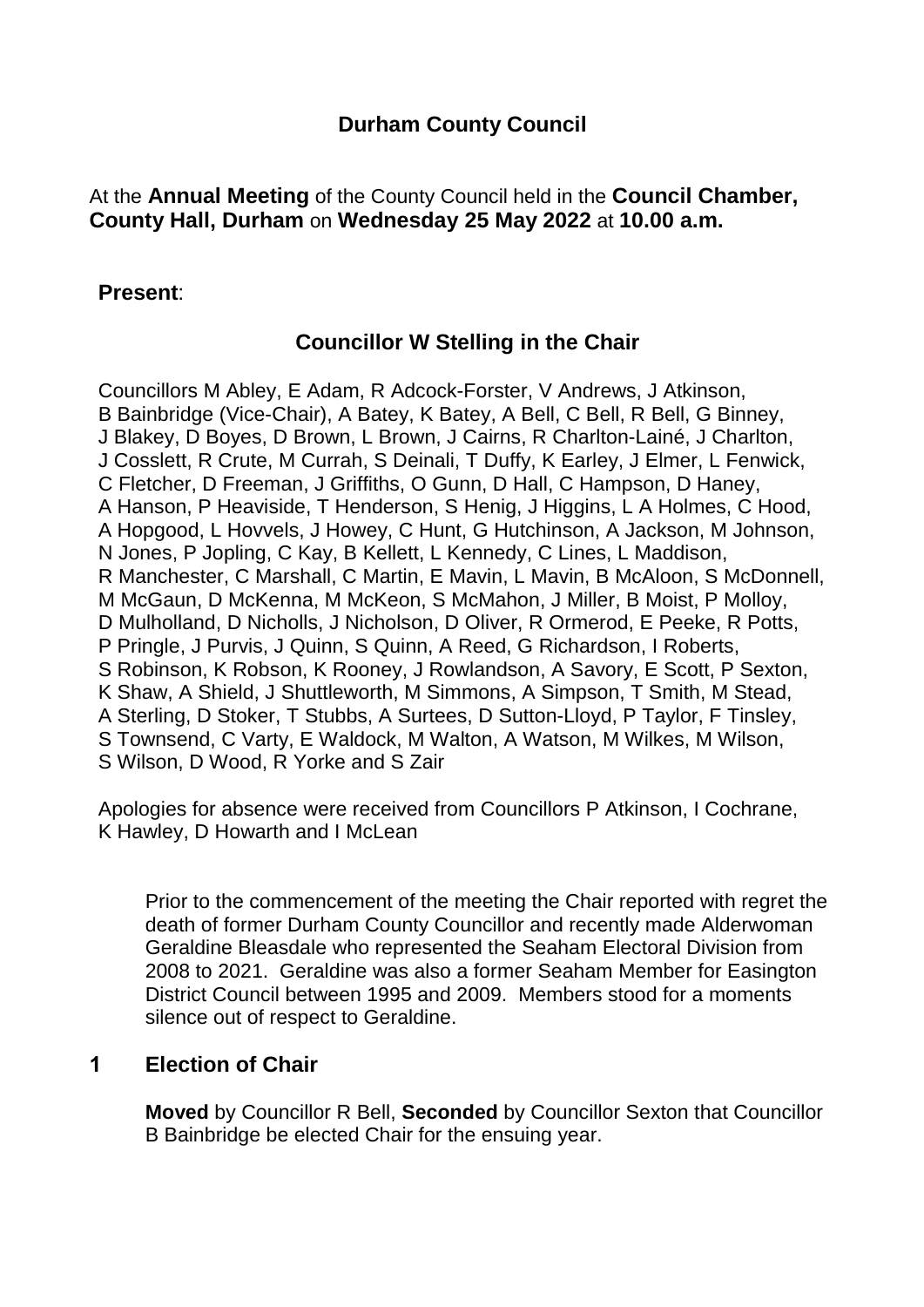**Moved** by Councillor Tinsley, **Seconded** by Councillor McKeon that Councillor O Gunn be elected Chair for the ensuing year.

Upon a vote being taken it was:

#### **Resolved:**

That Councillor Bainbridge be elected to the Office of Chair of the Council for the ensuing year.

Councillor B Bainbridge subscribed the Statutory Declaration accepting the Office.

Councillor Stelling vacated the Chair.

## **Councillor B Bainbridge** in the Chair

In accepting the Office of Chair of the Council Councillor Bainbridge informed Council that it would be an honour and privilege to carry out such a role. Councillor Bainbridge informed the Council that the charities of her choice would be The Great North Children's Hospital Foundation and Haswell and District Mencap.

## **2 Presentation to Retiring Chair**

The Chair paid tribute to the services of Councillor Stelling during his term of office and presented a Past Chairman's Medal to Councillor Stelling incorporating the Council's Coat of Arms as a token of the Council's appreciation of his services during his period of office.

Further tributes to Councillor Stelling's ambassadorial service, the diligent, exceptional, professional and dignified way he had conducted himself during his term of office both locally, regionally, nationally and internationally were given by Councillor Hopgood (Leader of the Council and Leader of the Liberal Democrat Group), Councillor R Bell (Deputy Leader of the Council and Leader of the Conservative Group), Councillor Shield (Leader of the Durham Group), Councillor Shuttleworth (Leader of the Durham County Council Independent Group), Councillor Marshall (Leader of the Labour Group) and Councillor Maddison (Leader of the Spennymoor and Tudhoe Independent Group).

In response, Councillor Stelling thanked both the incoming Chair and all Councillors for the presentation and expressed his appreciation to all who had supported and assisted him during the year and thanked Councillor Bainbridge for her support as Vice-Chair.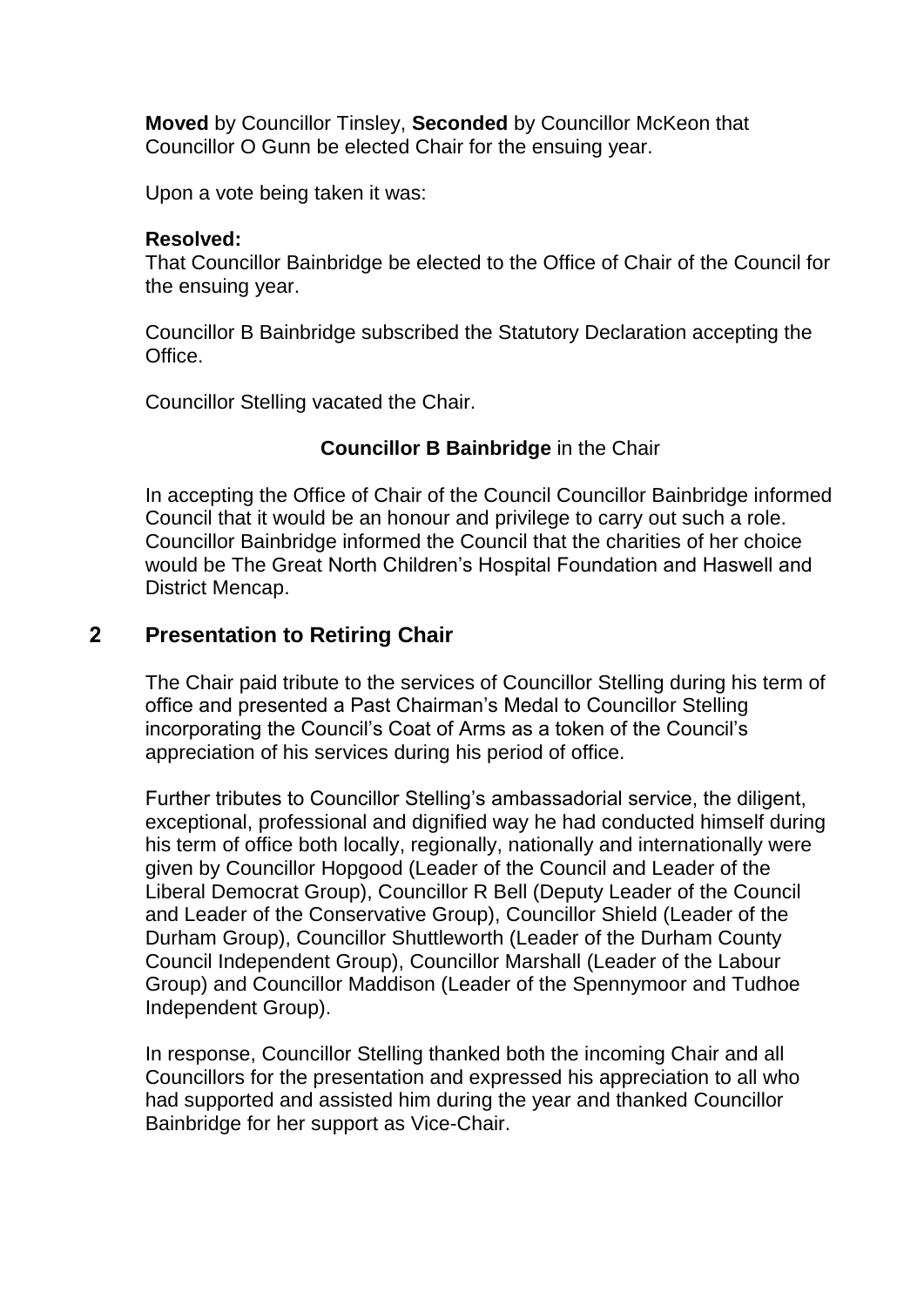## **3 Election of Vice-Chair**

**Moved** by Councillor Shield, **Seconded** by Councillor Wilkes that Councillor J Nicholson be elected Vice-Chair for the ensuing year.

**Moved** by Councillor J Miller, **Seconded** by Councillor McKeon that Councillor L Hovvels be elected Vice-Chair for the ensuing year.

Upon a vote being taken it was:

#### **Resolved:**

That Councillor J Nicholson be elected to the Office of Vice-Chair of the Council for the ensuing year.

Councillor J Nicholson subscribed the Statutory Declaration accepting the Office.

In accepting the Office of Vice-Chair of the Council Councillor Nicholson informed Council that it would be an honour and privilege to carry out such a role.

## **4 Minutes**

The minutes of the meeting held on 23 March 2022 were confirmed by the Council as a correct record and signed by the Chair.

## **5 Declarations of Interest**

There were no declarations of interest in relation to any items of business on the agenda.

### **6 Chair's Announcements**

The Chair extended a warm welcome to Councillor George Smith, the recently elected Member for the West Auckland Division.

The Chair informed Members that photographs would be taken during the course of the meeting and that the traditional Council photograph would be taken at the end of the meeting.

The Chair reminded all Members of their obligations under the Code of Conduct and asked that all Members address each other in the correct manner during meetings and show respect at all times.

The Chair reminded all Members of the need to complete and return their Declaration of Interests form.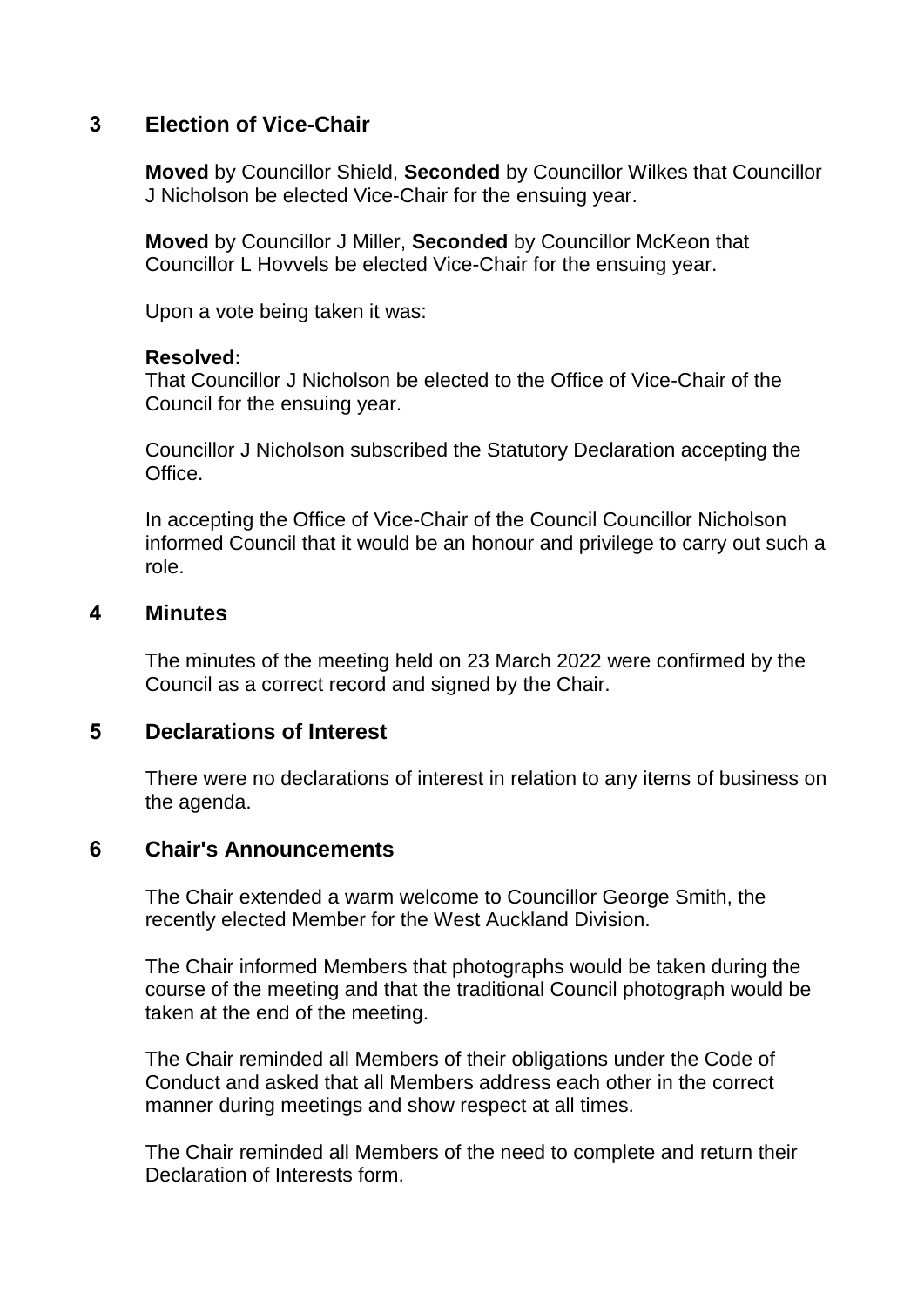Finally, the Chair thanked Dave Wafer, Head of Transport and Contract Services who was leaving the Council on 27 May 2022 after 37 years' service and Ros Layfield, Democratic Services Manager who was leaving on 21 June 2022 after 39 years' service.

The Chair thanked Dave and Ros for their service to the Council. Thanks to Dave and Ros were given by Councillor Hopgood (Leader of the Council and Leader of the Liberal Democrat Group), Councillor R Bell (Deputy Leader of the Council and Leader of the Conservative Group), Councillor Shuttleworth (Leader of the Durham County Council Independent Group), Councillor Shield (Leader of the Durham Group), Councillor Marshall (Leader of the Labour Group) and Councillor Maddison (Leader of the Spennymoor and Tudhoe Independent Group).

# **7 Leaders Announcement of Deputy Leader and Cabinet Members**

Councillor Hopgood, Leader of the Council, informed Council that the Deputy Leader and Cabinet Members would remain unchanged from 2021/22.

# **8 Annual Review of the Constitution**

The Councill considered a report of the Head of Legal and Democratic Services which presented the Constitution, as updated following the annual review, for adoption by the Council.

**Moved** by Councillor Hopgood, **Seconded** by Councillor R Bell and

## **Resolved:**

That:

- (a) the proposed changes to the Constitution be approved, to take immediate effect;
- (b) the Head of Legal and Democratic Services be requested to publish the amended Constitution on the Council's website.

# **9 Appointment of Council Bodies and allocation of seats to Political Groups under Section 15 of the Local Government and Housing Act 1989**

The Council considered a report of the Head of Legal and Democratic Services regarding the appointment of Council Bodies and Allocation of Seats to Political Groups under Sections 15 and 16 of the Local Government and Housing Act 1989 (for copy see file of Minutes).

The Head of Legal and Democratic Services informed the Council of the following amendments to Appendix 3 of the report: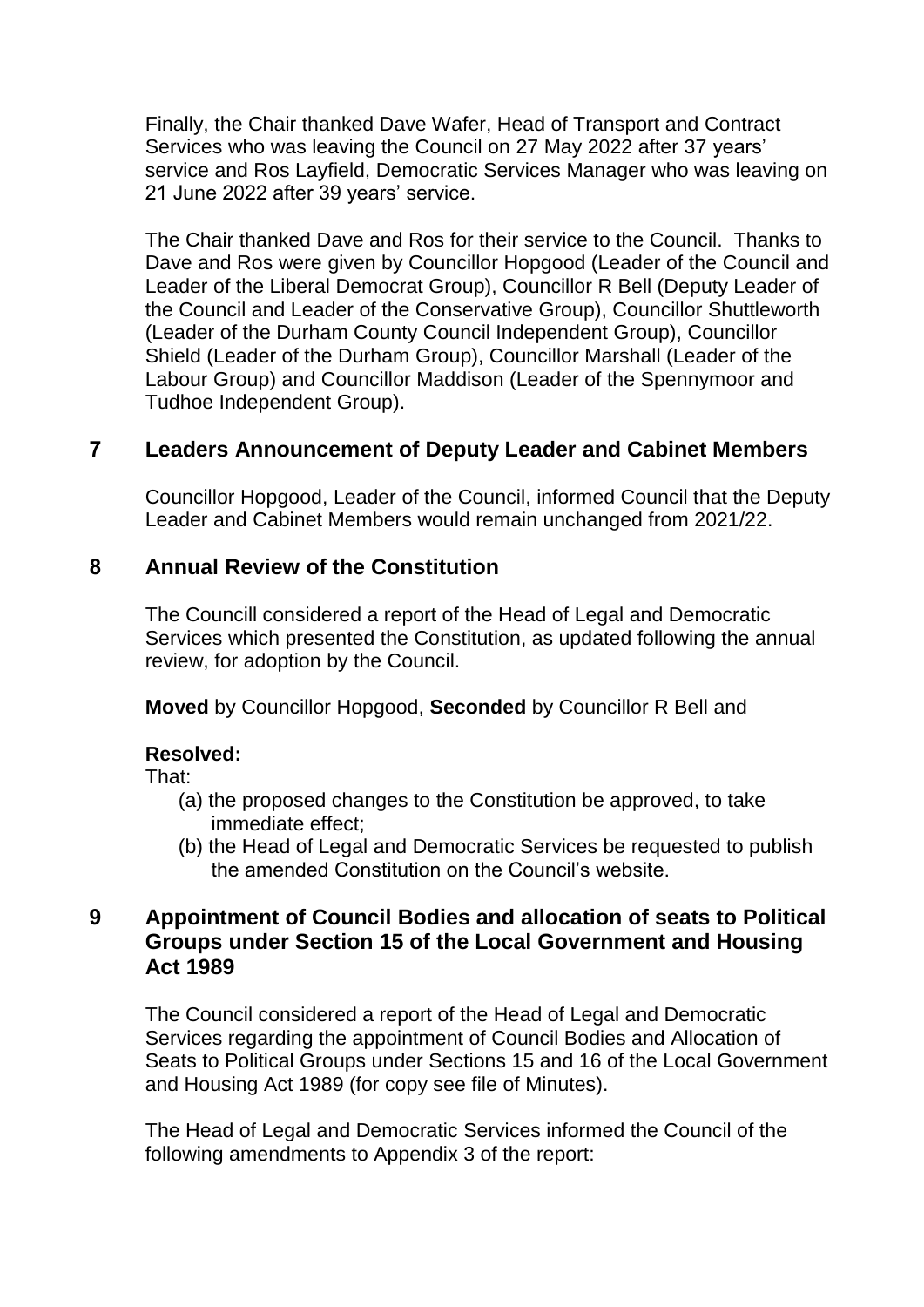- Corporate Overview and Scrutiny Management Board the Conservative Group would move from 5 seats to 4 seats and the Durham Group would move from 3 seats to 4 seats;
- Children and Young People's Overview and Scrutiny Committee the Conservative Group would move from 4 seats to 5 seats and the Durham Group would move from 3 seats to 2 seats

**Moved** by Councillor Hopgood, **Seconded** by Councillor R Bell and

### **Resolved:**

That the recommendations contained in the report be agreed.

# **10 Appointment of Chairs and Vice-Chairs**

Nominations for Chair and Vice Chair of the following Committees were moved and seconded:

## **Appeals and Complaints Committee**

**Moved** by Councillor C Hood, **Seconded** by Councillor P Jopling that Councillor T Duffy be appointed Chair of the Appeals and Complaints Committee.

**Moved** by Councillor M McKeon, **Seconded** by Councillor R Adcock-Forster that Councillor K Shaw be appointed Chair of the Appeals and Complaints Committee.

Upon a vote being taken it was:

### **Resolved:**

That Councillor T Duffy be appointed Chair of the Appeals and Complaints Committee.

**Moved** by Councillor C Hood, **Seconded** by Councillor P Jopling that Councillor E Mavin be appointed Vice-Chair of the Appeals and Complaints Committee.

**Moved** by Councillor M McKeon, **Seconded** by Councillor R Adcock-Forster that Councillor C Fletcher be appointed Vice-Chair of the Appeals and Complaints Committee.

Upon a vote being taken it was:

### **Resolved:**

That Councillor E Mavin be appointed Vice-Chair of the Appeals and Complaints Committee.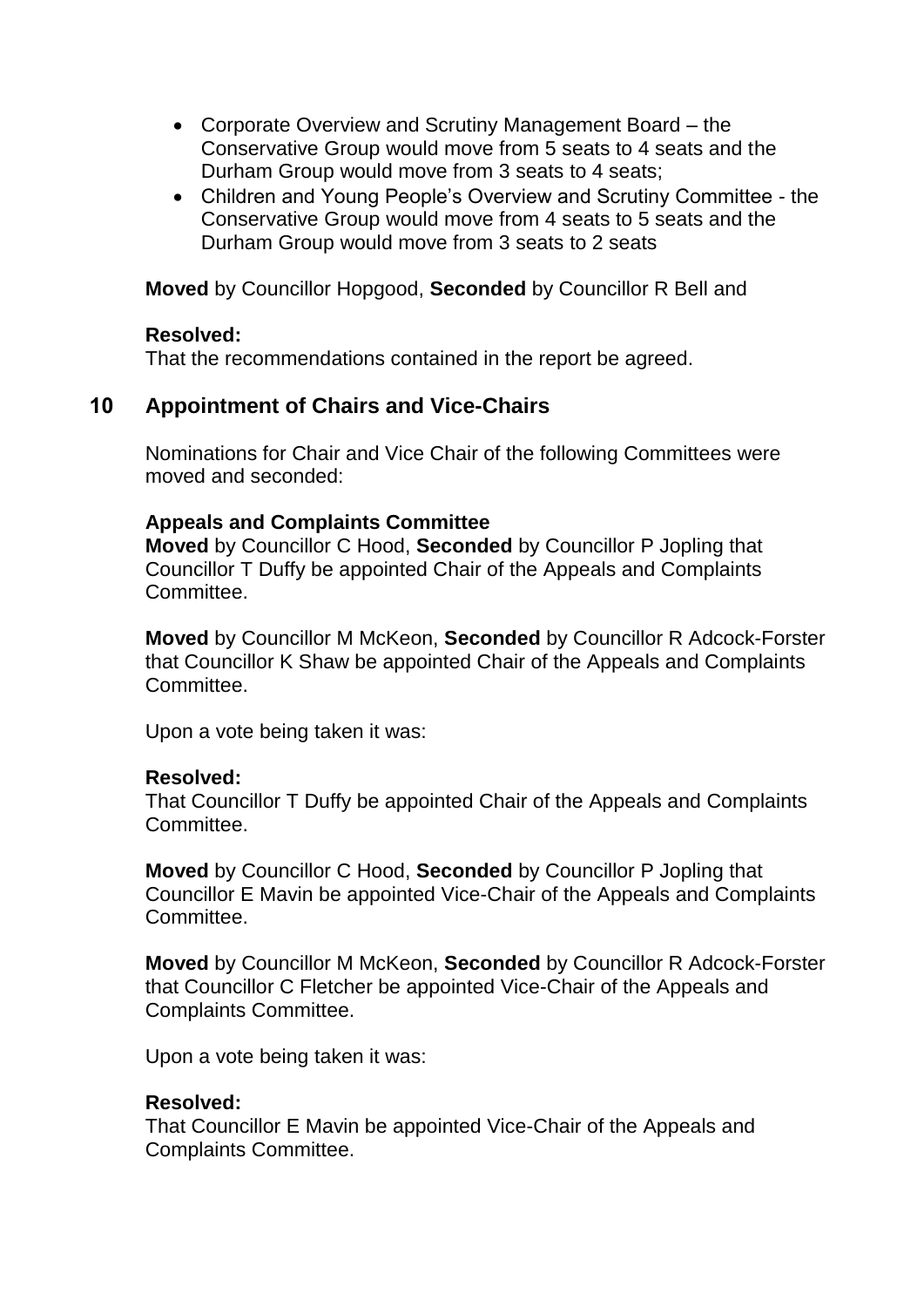### **Audit Committee**

**Moved** by Councillor C Hood, **Seconded** by Councillor P Jopling that Councillor A Watson be appointed Chair of the Audit Committee.

**Moved** by Councillor M McKeon, **Seconded** by Councillor R Adcock-Forster that Councillor T Smith be appointed Chair of the Audit Committee.

Upon a vote being taken it was:

### **Resolved:**

That Councillor A Watson be appointed Chair of the Audit Committee.

**Moved** by Councillor C Hood, **Seconded** by Councillor P Jopling that Councillor L Fenwick be appointed Vice-Chair of the Audit Committee.

#### **Resolved:**

That Councillor L Fenwick be appointed Vice-Chair of the Audit Committee.

## **Chief Officer Appointments Committee**

**Moved** by Councillor C Hood, **Seconded** by Councillor P Jopling that Councillor A Hopgood be appointed Chair of the Chief Officer Appointments Committee.

**Moved** by Councillor M McKeon, **Seconded** by Councillor R Adcock-Forster that Councillor C Marshall be appointed Chair of the Chief Officer Appointments Committee.

Upon a vote being taken it was:

### **Resolved:**

That Councillor A Hopgood be appointed Chair of the Chief Officer Appointments Committee.

**Moved** by Councillor C Hood, **Seconded** by Councillor P Jopling that Councillor R Bell be appointed Vice-Chair of the Chief Officer Appointments Committee.

**Moved** by Councillor M McKeon, **Seconded** by Councillor R Adcock-Forster that Councillor R Crute be appointed Vice-Chair of the Chief Officer Appointments Committee.

Upon a vote being taken it was: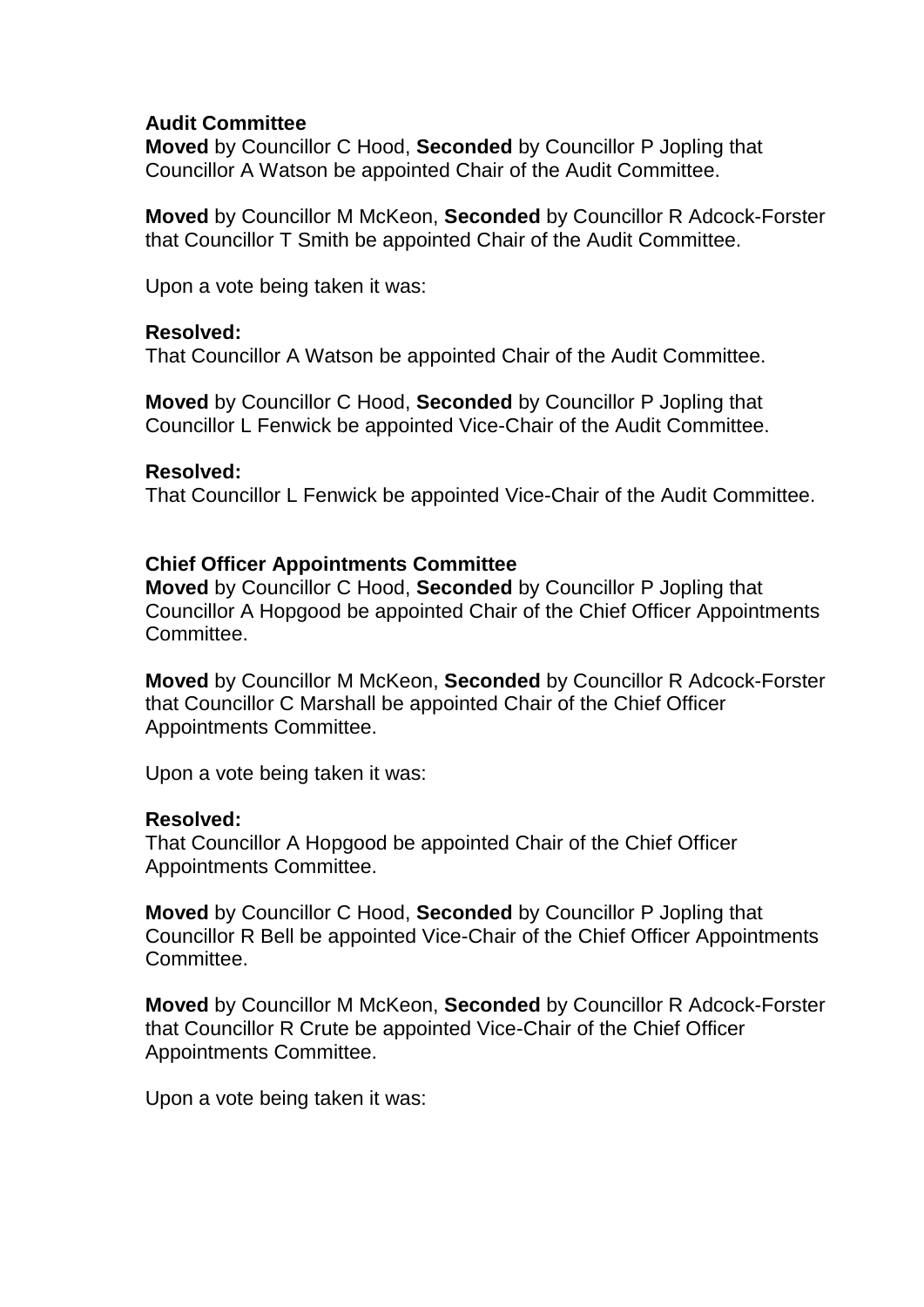### **Resolved:**

That Councillor R Bell be appointed Vice-Chair of the Chief Officer Appointments Committee.

## **Highways Committee**

**Moved** by Councillor C Hood, **Seconded** by Councillor P Jopling that Councillor R Ormerod be appointed Chair of the Highways Committee.

**Moved** by Councillor M McKeon, **Seconded** by Councillor R Adcock-Forster that Councillor C Kay be appointed Chair of the Highways Committee.

Upon a vote being taken it was:

### **Resolved:**

That Councillor R Ormerod be appointed Chair of the Highways Committee.

**Moved** by Councillor C Hood, **Seconded** by Councillor P Jopling that Councillor G Hutchinson be appointed Vice-Chair of the Highways Committee.

**Moved** by Councillor M McKeon, **Seconded** by Councillor R Adcock-Forster that Councillor D Boyes be appointed Vice-Chair of the Highways Committee.

Upon a vote being taken it was:

### **Resolved:**

That Councillor G Hutchinson be appointed Vice-Chair of the Highways Committee.

### **Statutory Licensing Committee**

**Moved** by Councillor C Hood, **Seconded** by Councillor P Jopling that Councillor D Brown be appointed Chair of the Statutory Licensing Committee.

**Moved** by Councillor M McKeon, **Seconded** by Councillor R Adcock-Forster that Councillor M Wilson be appointed Chair of the Statutory Licensing Committee.

Upon a vote being taken it was:

### **Resolved:**

That Councillor D Brown be appointed Chair of the Statutory Licensing **Committee**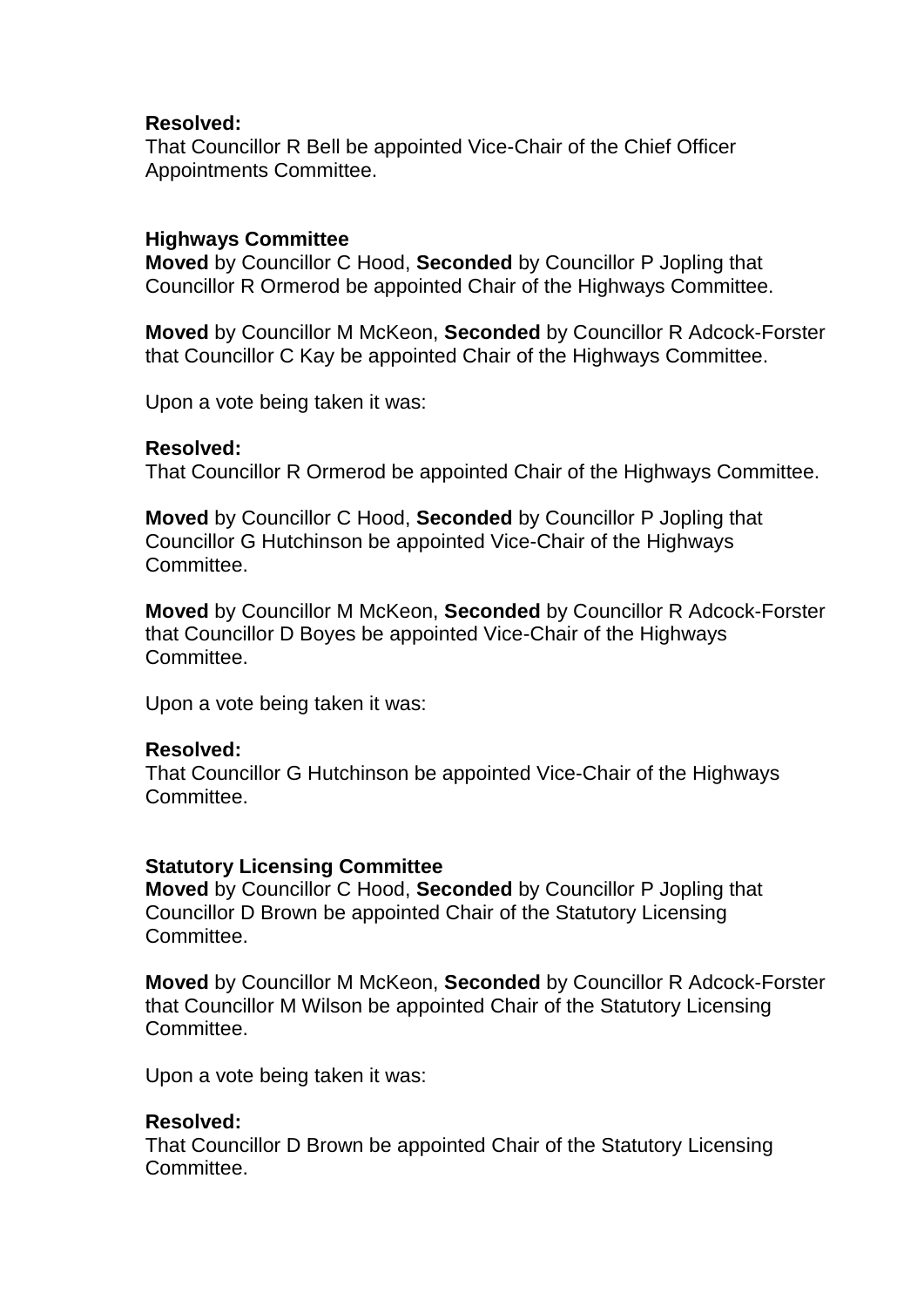**Moved** by Councillor C Hood, **Seconded** by Councillor P Jopling that Councillor L Brown be appointed first Vice-Chair of the Statutory Licensing Committee.

**Moved** by Councillor M McKeon, **Seconded** by Councillor R Adcock-Forster that Councillor E Waldock be appointed first Vice-Chair of the Statutory Licensing Committee.

Upon a vote being taken it was:

#### **Resolved:**

That Councillor L Brown be appointed first Vice-Chair of the Statutory Licensing Committee.

**Moved** by Councillor C Hood, **Seconded** by Councillor P Jopling that Councillor J Blakey be appointed second Vice-Chair of the Statutory Licensing Committee.

**Moved** by Councillor M McKeon, **Seconded** by Councillor R Adcock-Forster that Councillor C Hampson be appointed second Vice-Chair of the Statutory Licensing Committee.

Upon a vote being taken it was:

### **Resolved:**

That Councillor J Blakey be appointed second Vice-Chair of the Statutory Licensing Committee.

### **Statutory Licensing Sub-Committee**

**Moved** by Councillor C Hood, **Seconded** by Councillor P Jopling that Councillor D Brown be appointed first Chair of the Statutory Licensing Sub-**Committee** 

**Moved** by Councillor M McKeon, **Seconded** by Councillor R Adcock-Forster that Councillor M Wilson be appointed first Chair of the Statutory Licensing Committee.

Upon a vote being taken it was:

### **Resolved:**

That Councillor D Brown be appointed first Chair of the Statutory Licensing Sub-Committee.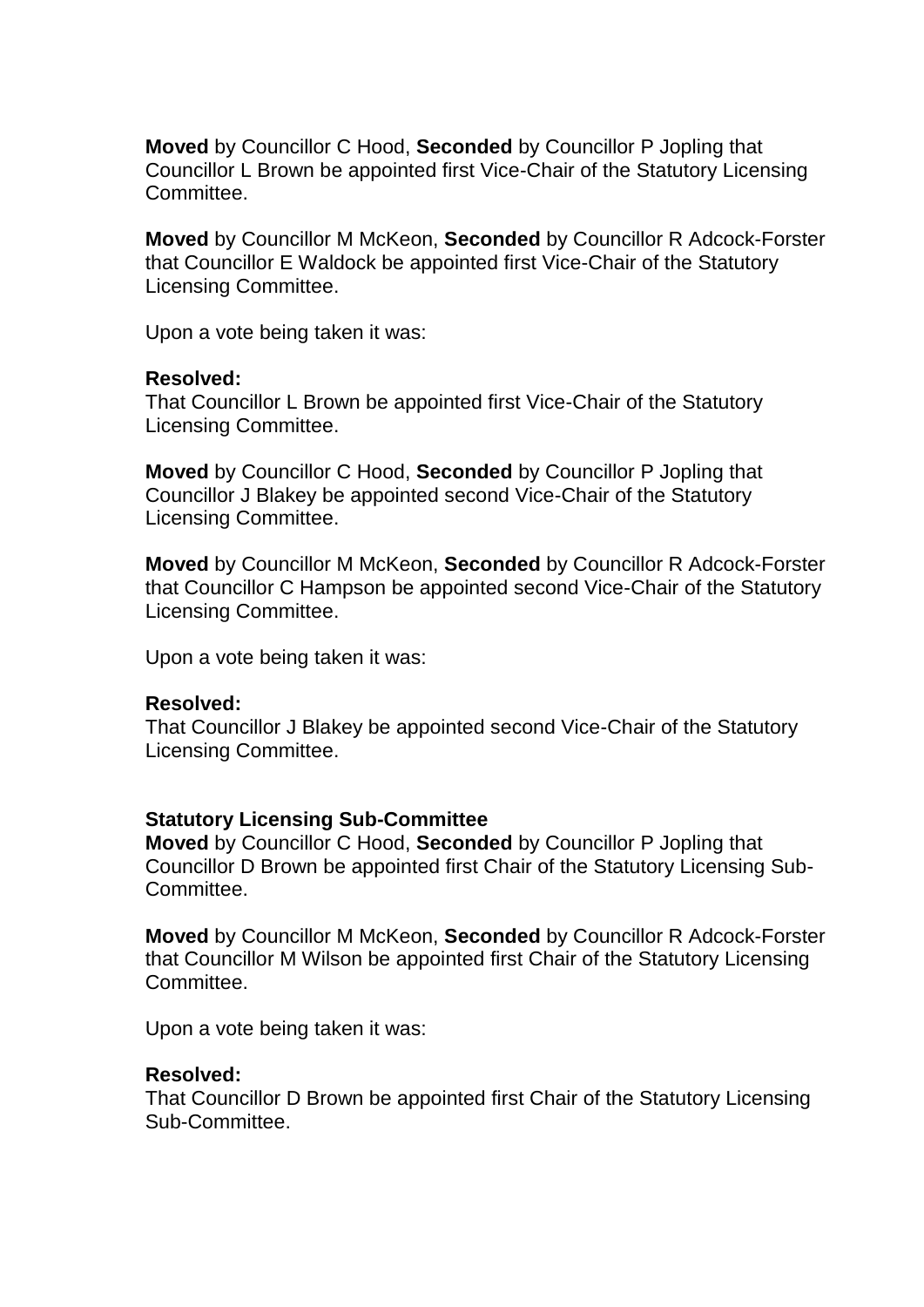**Moved** by Councillor C Hood, **Seconded** by Councillor P Jopling that Councillor L Brown be appointed second Chair of the Statutory Licensing Sub-Committee.

**Moved** by Councillor M McKeon, **Seconded** by Councillor R Adcock-Forster that Councillor C Hampson be appointed second Chair of the Statutory Licensing Sub-Committee.

Upon a vote being taken it was:

#### **Resolved:**

That Councillor L Brown be appointed second Chair of the Statutory Licensing Sub-Committee.

**Moved** by Councillor C Hood, **Seconded** by Councillor P Jopling that Councillor J Blakey be appointed third Chair of the Statutory Licensing Sub-**Committee.** 

**Moved** by Councillor M McKeon, **Seconded** by Councillor R Adcock-Forster that Councillor E Waldock be appointed third Chair of the Statutory Licensing Sub-Committee.

Upon a vote being taken it was:

#### **Resolved:**

That Councillor J Blakey be appointed third Chair of the Statutory Licensing Sub-Committee.

#### **General Licensing and Registration Committee**

**Moved** by Councillor C Hood, **Seconded** by Councillor P Jopling that Councillor D Stoker be appointed Chair of the General Licensing and Registration Committee.

**Moved** by Councillor M McKeon, **Seconded** by Councillor R Adcock-Forster that Councillor C Bihari be appointed Chair of the General Licensing and Registration Committee.

Upon a vote being taken it was:

#### **Resolved:**

That Councillor D Stoker be appointed Chair of the General Licensing and Registration Committee.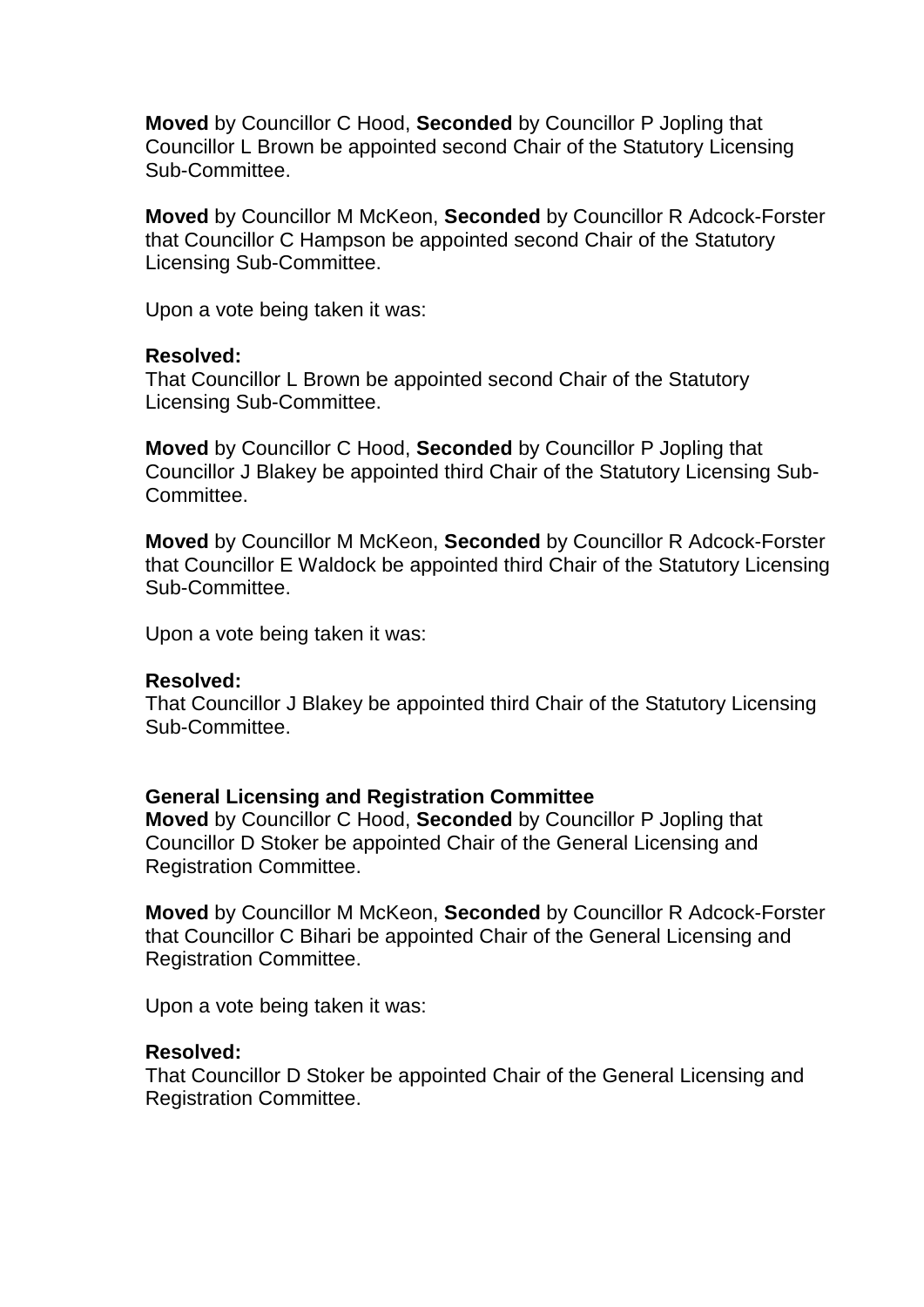**Moved** by Councillor C Hood, **Seconded** by Councillor P Jopling that Councillor C Hunt be appointed Vice-Chair of the General Licensing and Registration Committee.

**Moved** by Councillor M McKeon, **Seconded** by Councillor R Adcock-Forster that Councillor G Smith be appointed Vice-Chair of the General Licensing and Registration Committee.

Upon a vote being taken it was:

#### **Resolved:**

That Councillor C Hunt be appointed Vice-Chair of the General Licensing and Registration Committee.

#### **General Licensing and Registration Sub-Committee**

**Moved** by Councillor C Hood, **Seconded** by Councillor P Jopling that Councillor D Brown be appointed first Chair of the General Licensing and Registration Sub-Committee.

**Moved** by Councillor M McKeon, **Seconded** by Councillor R Adcock-Forster that Councillor C Bihari be appointed first Chair of the General Licensing and Registration Sub-Committee.

Upon a vote being taken it was:

### **Resolved:**

That Councillor D Brown be appointed first Chair of the General Licensing and Registration Sub-Committee.

In response to a point of order raised by Councillor Hopgood, the Head of Legal and Democratic Services reminded Members that they should be in the room in order to cast their vote.

Cllr Sexton raised a further point of order, which also related to the use of voting equipment and Code of Conduct concerns. The Head of Legal and Democratic Services reiterated the advice that members needed to be in the room to cast their vote and that Code of Conduct concerns would need to be addressed outside of the meeting.

**Moved** by Councillor C Hood, **Seconded** by Councillor P Jopling that Councillor L Brown be appointed second Chair of the General Licensing and Registration Sub-Committee.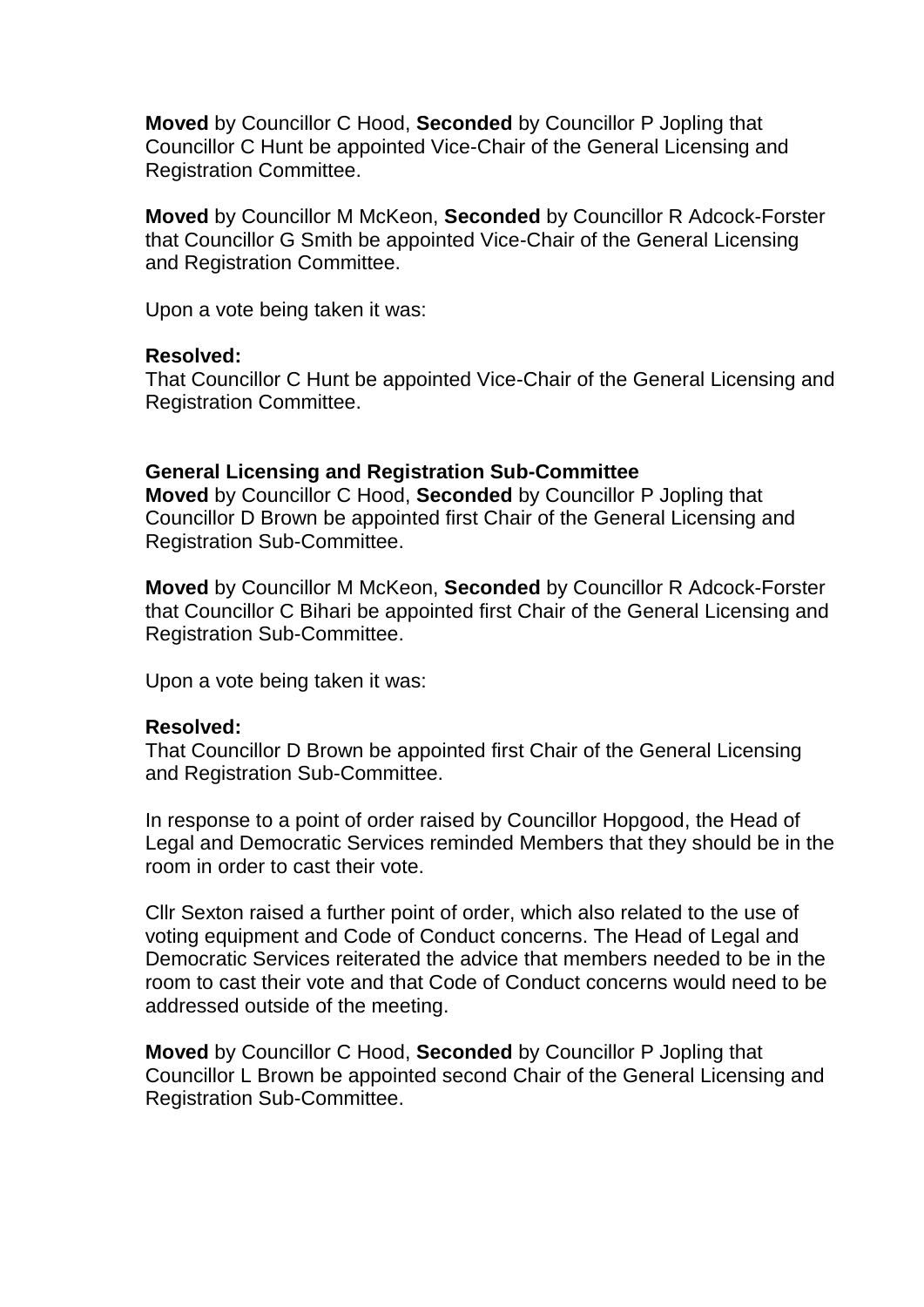**Moved** by Councillor M McKeon, **Seconded** by Councillor R Adcock-Forster that Councillor G Smith be appointed second Chair of the General Licensing and Registration Sub-Committee.

Upon a vote being taken it was:

#### **Resolved:**

That Councillor L Brown be appointed second Chair of the General Licensing and Registration Sub-Committee.

**Moved** by Councillor C Hood, **Seconded** by Councillor P Jopling that Councillor J Blakey be appointed third Chair of the General Licensing and Registration Sub-Committee.

**Moved** by Councillor M McKeon, **Seconded** by Councillor R Adcock-Forster that Councillor C Bihari be appointed third Chair of the General Licensing and Registration Sub-Committee.

Upon a vote being taken it was:

#### **Resolved:**

That Councillor J Blakey be appointed third Chair of the General Licensing and Registration Sub-Committee.

### **Standards Committee**

**Moved** by Councillor C Hood, **Seconded** by Councillor P Jopling that Councillor J Nicholson be appointed Chair of the Standards Committee.

**Moved** by Councillor M McKeon, **Seconded** by Councillor R Adcock-Forster that Councillor I Roberts be appointed Chair of the Standards Committee.

Upon a vote being taken it was:

#### **Resolved:**

That Councillor J Nicholson be appointed Chair of the Standards Committee.

**Moved** by Councillor C Hood, **Seconded** by Councillor P Jopling that Councillor L Maddison be appointed Vice-Chair of the Standards Committee.

**Moved** by Councillor M McKeon, **Seconded** by Councillor R Adcock-Forster that Councillor F Tinsley be appointed Vice-Chair of the Standards Committee.

Upon a vote being taken it was: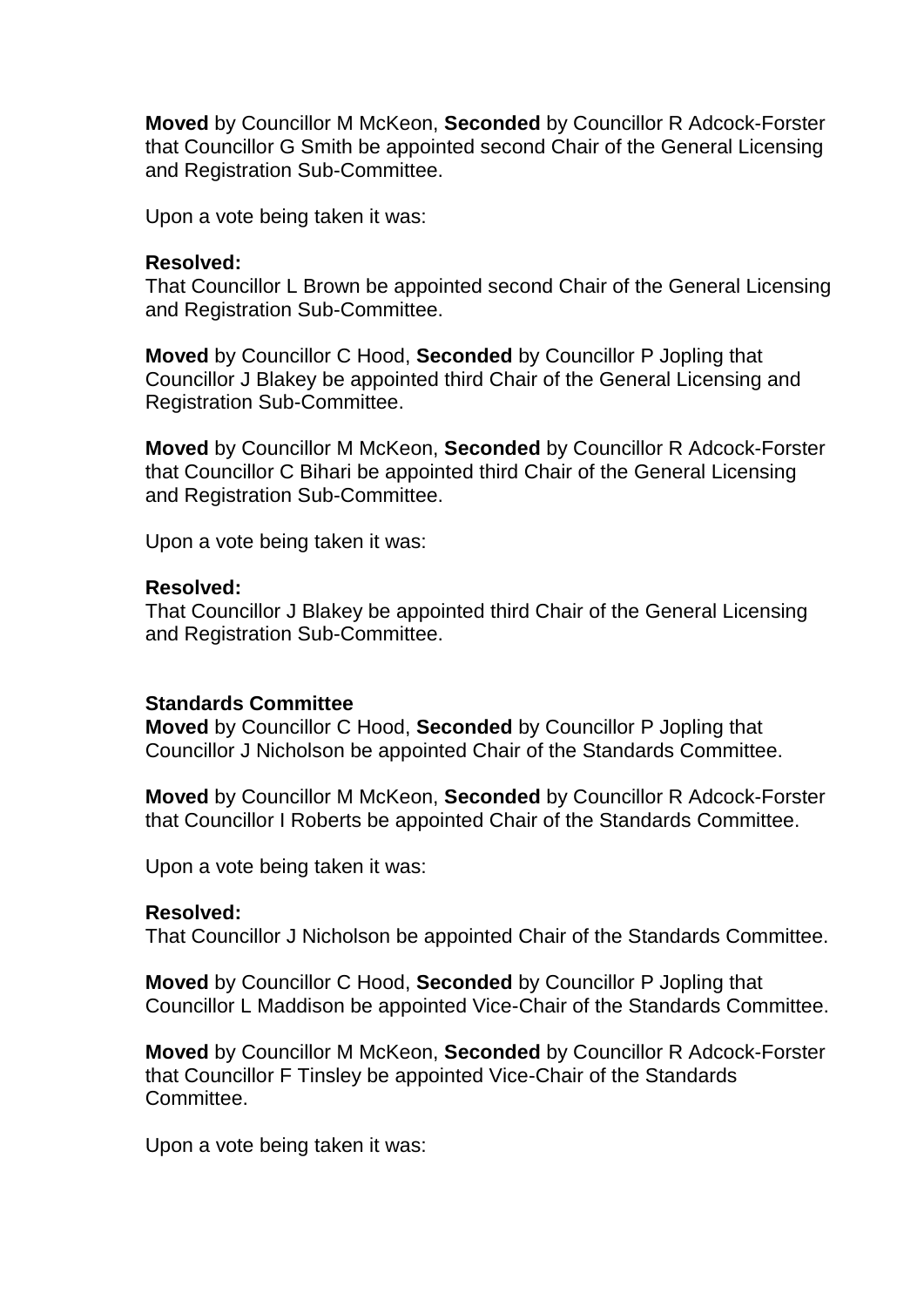### **Resolved:**

That Councillor L Maddison be appointed Vice-Chair of the Standards Committee.

### **County Planning Committee**

**Moved** by Councillor C Hood, **Seconded** by Councillor P Jopling that Councillor G Richardson be appointed Chair of the County Planning Committee.

**Moved** by Councillor M McKeon, **Seconded** by Councillor R Adcock-Forster that Councillor K Shaw be appointed Chair of the County Planning Committee.

Upon a vote being taken it was:

#### **Resolved:**

That Councillor G Richardson be appointed Chair of the County Planning **Committee** 

**Moved** by Councillor C Hood, **Seconded** by Councillor P Jopling that Councillor A Bell be appointed Vice-Chair of the County Planning Committee.

**Moved** by Councillor M McKeon, **Seconded** by Councillor R Adcock-Forster that Councillor S Wilson be appointed Vice-Chair of the County Planning Committee.

Upon a vote being taken it was:

### **Resolved:**

That Councillor A Bell be appointed Vice-Chair of the County Planning **Committee.** 

### **Area Planning Committee (North)**

**Moved** by Councillor C Hood, **Seconded** by Councillor P Jopling that Councillor M McGaun be appointed Chair of the Area Planning Committee (North).

**Moved** by Councillor M McKeon, **Seconded** by Councillor R Adcock-Forster that Councillor S Wilson be appointed Chair of the Area Planning Committee (North).

Upon a vote being taken it was:

### **Resolved:**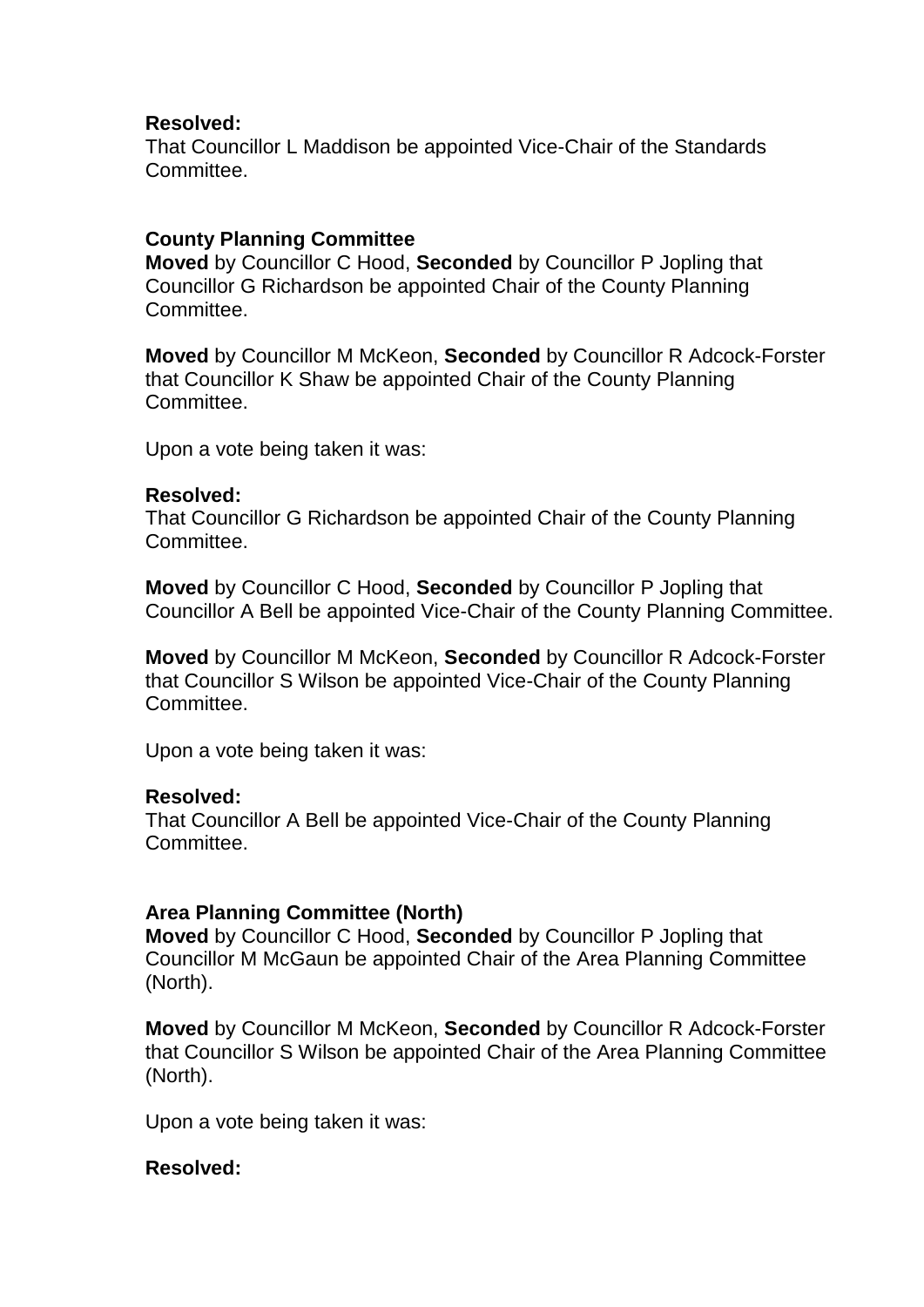That Councillor M McGaun be appointed Chair of the Area Planning Committee (North).

**Moved** by Councillor C Hood, **Seconded** by Councillor P Jopling that Councillor W Stelling be appointed Vice-Chair of the Area Planning Committee (North).

**Moved** by Councillor M McKeon, **Seconded** by Councillor R Adcock-Forster that Councillor G Binney be appointed Vice-Chair of the Area Planning Committee (North).

Upon a vote being taken it was:

### **Resolved:**

That Councillor W Stelling be appointed Vice-Chair of the Area Planning Committee (North).

### **Area Planning Committee (Central and East)**

**Moved** by Councillor C Hood, **Seconded** by Councillor P Jopling that Councillor D Freeman be appointed Chair of the Area Planning Committee (Central and East).

**Moved** by Councillor M McKeon, **Seconded** by Councillor R Adcock-Forster that Councillor A Surtees be appointed Chair of the Area Planning Committee (Central and East).

Upon a vote being taken it was:

### **Resolved:**

That Councillor D Freeman be appointed Chair of the Area Planning Committee (Central and East).

**Moved** by Councillor C Hood, **Seconded** by Councillor P Jopling that Councillor L Holmes be appointed Vice-Chair of the Area Planning Committee (Central and East).

**Moved** by Councillor M McKeon, **Seconded** by Councillor R Adcock-Forster that Councillor S Deinali be appointed Vice-Chair of the Area Planning Committee (Central and East).

Upon a vote being taken it was:

## **Resolved:**

That Councillor L Holmes be appointed Vice-Chair of the Area Planning Committee (Central and East).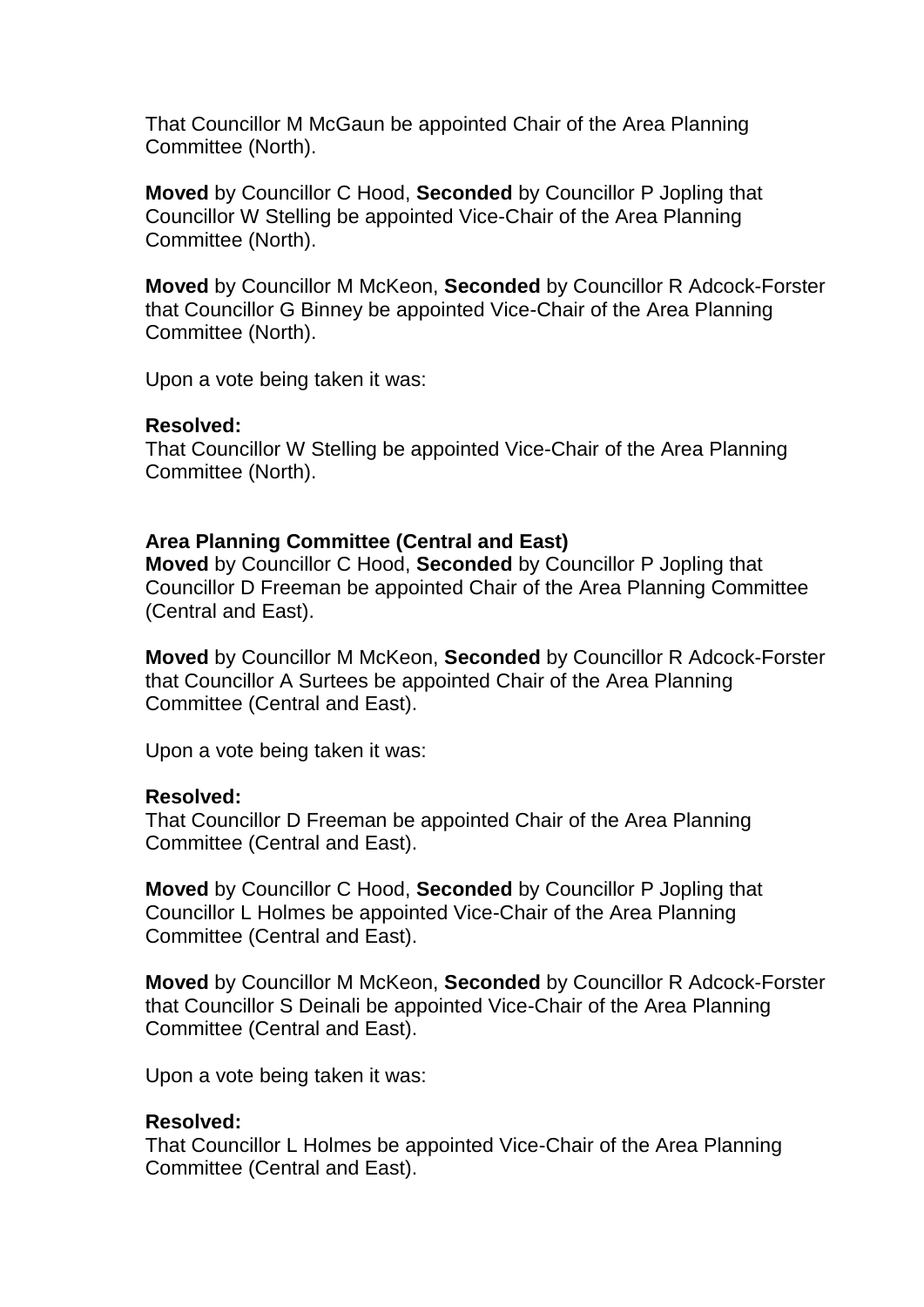### **Area Planning Committee (South and West)**

**Moved** by Councillor C Hood, **Seconded** by Councillor P Jopling that Councillor G Richardson be appointed Chair of the Area Planning Committee (South and West).

**Moved** by Councillor M McKeon, **Seconded** by Councillor R Adcock-Forster that Councillor J Atkinson be appointed Chair of the Area Planning Committee (South and West).

Upon a vote being taken it was:

### **Resolved:**

That Councillor G Richardson be appointed Chair of the Area Planning Committee (South and West).

**Moved** by Councillor C Hood, **Seconded** by Councillor P Jopling that Councillor A Savory be appointed Vice-Chair of the Area Planning Committee (South and West).

**Moved** by Councillor M McKeon, **Seconded** by Councillor R Adcock-Forster that Councillor M Johnson be appointed Vice-Chair of the Area Planning Committee (South and West).

Upon a vote being taken it was:

### **Resolved:**

That Councillor A Savory be appointed Vice-Chair of the Area Planning Committee (South and West).

### **Pension Fund Committee**

**Moved** by Councillor C Hood, **Seconded** by Councillor P Jopling that Councillor M Abley be appointed Chair of the Pension Fund Committee.

**Moved** by Councillor M McKeon, **Seconded** by Councillor R Adcock-Forster that Councillor B Kellett be appointed Chair of the Pension Fund Committee.

Upon a vote being taken it was:

### **Resolved:**

That Councillor M Abley be appointed Chair of the Pension Fund Committee.

**Moved** by Councillor C Hood, **Seconded** by Councillor P Jopling that Councillor M Stead be appointed Vice-Chair of the Pension Fund Committee.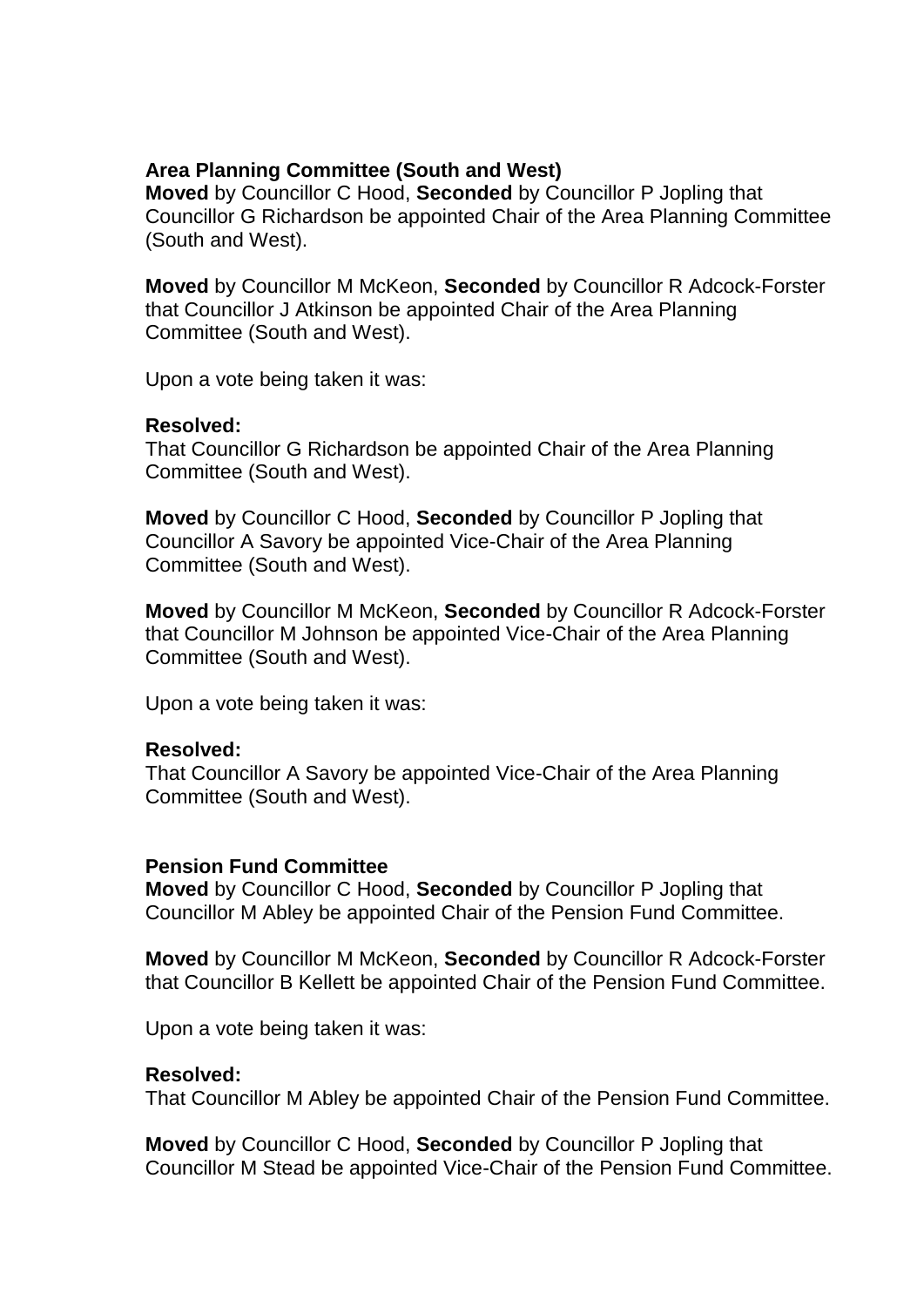**Moved** by Councillor M McKeon, **Seconded** by Councillor R Adcock-Forster that Councillor J Atkinson be appointed Vice-Chair of the Pension Fund Committee.

Upon a vote being taken it was:

#### **Resolved:**

That Councillor M Stead be appointed Vice-Chair of the pension Fund Committee.

### **Corporate Parenting Panel**

**Moved** by Councillor C Hood, **Seconded** by Councillor P Jopling that Councillor M Simmons be appointed Chair of the Corporate Parenting Panel.

**Moved** by Councillor M McKeon, **Seconded** by Councillor R Adcock-Forster that Councillor C Varty be appointed Chair of the Corporate Parenting Panel.

Upon a vote being taken it was:

#### **Resolved:**

That Councillor M Simmons be appointed Chair of the Corporate Parenting Panel.

**Moved** by Councillor C Hood, **Seconded** by Councillor P Jopling that Councillor M Walton be appointed Vice-Chair of the Corporate Parenting Panel.

**Moved** by Councillor M McKeon, **Seconded** by Councillor R Adcock-Forster that Councillor J Miller be appointed Vice-Chair of the Corporate Parenting Panel.

Upon a vote being taken it was:

#### **Resolved:**

That Councillor M Walton be appointed Vice-Chair of the Corporate Parenting Panel.

### **Corporate Overview and Scrutiny Management Board**

**Moved** by Councillor C Hood, **Seconded** by Councillor P Jopling that Councillor C Martin be appointed Chair of the Corporate Overview and Scrutiny Management Board.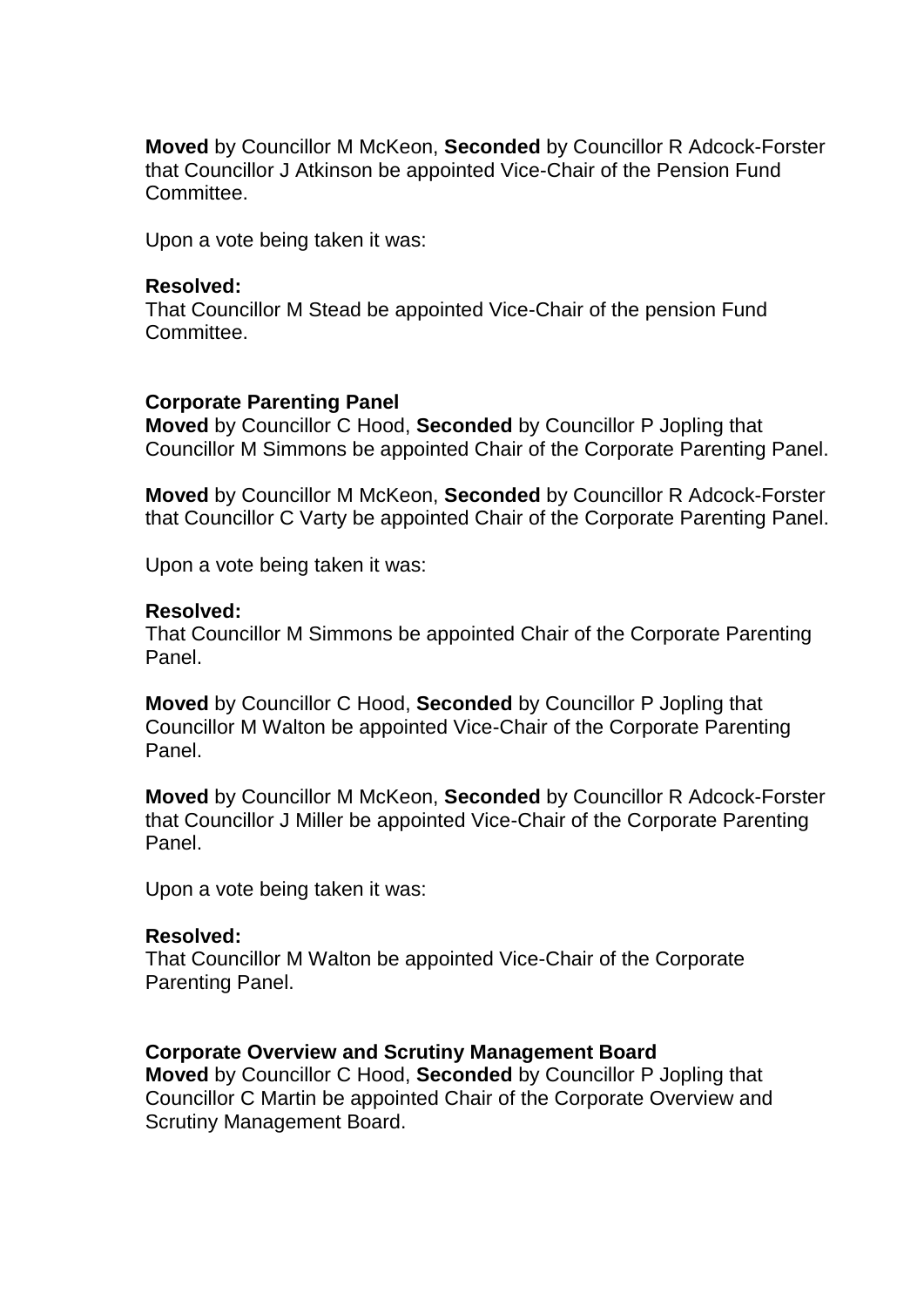**Moved** by Councillor M McKeon, **Seconded** by Councillor R Adcock-Forster that Councillor R Crute be appointed Chair of the Corporate Overview and Scrutiny Management Board.

Upon a vote being taken it was:

#### **Resolved:**

That Councillor C Martin be appointed Chair of the Corporate Overview and Scrutiny Management Board.

**Moved** by Councillor C Hood, **Seconded** by Councillor P Jopling that Councillor C Lines be appointed Vice-Chair of the Corporate Overview and Scrutiny Management Board.

**Moved** by Councillor M McKeon, **Seconded** by Councillor R Adcock-Forster that Councillor A Batey be appointed Vice-Chair of the Corporate Overview and Scrutiny Management Board.

Upon a vote being taken it was:

#### **Resolved:**

That Councillor C Lines be appointed Vice-Chair of the Corporate Overview and Scrutiny Management Board.

#### **Children and Young People's Overview and Scrutiny Committee**

**Moved** by Councillor J Blakey, **Seconded** by Councillor M Walton that Councillor C Hood be appointed Chair of the Children and Young People's Overview and Scrutiny Committee.

**Moved** by Councillor M McKeon, **Seconded** by Councillor R Adcock-Forster that Councillor O Gunn be appointed Chair of the Children and Young People's Overview and Scrutiny Committee.

Upon a vote being taken it was:

#### **Resolved:**

That Councillor C Hood be appointed Chair of the Children and Young People's Overview and Scrutiny Committee.

**Moved** by Councillor J Blakey, **Seconded** by Councillor P Jopling that Councillor J Cosslett be appointed Vice-Chair of the Children and Young People's Overview and Scrutiny Committee.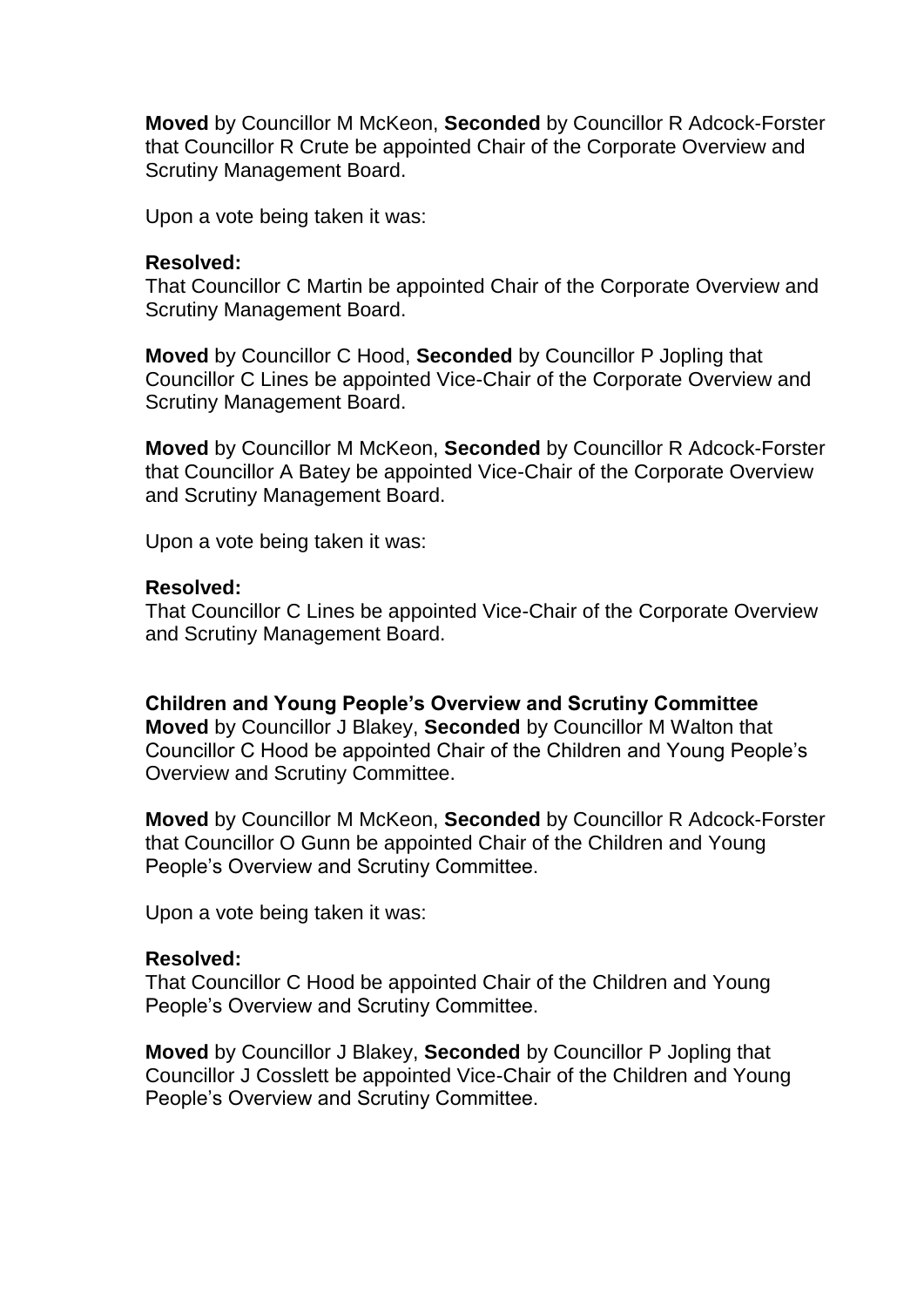**Moved** by Councillor M McKeon, **Seconded** by Councillor R Adcock-Forster that Councillor C Varty be appointed Vice-Chair of the Children and Young People's Overview and Scrutiny Committee.

Upon a vote being taken it was:

#### **Resolved:**

That Councillor J Cosslett be appointed Vice-Chair of the Children and Young People's Overview and Scrutiny Committee.

**Safer and Stronger Communities Overview and Scrutiny Committee Moved** by Councillor C Hood, **Seconded** by Councillor P Jopling that Councillor J Charlton be appointed Chair of the Safer and Stronger Communities Overview and Scrutiny Committee.

**Moved** by Councillor M McKeon, **Seconded** by Councillor R Adcock-Forster that Councillor D Boyes be appointed Chair of the Safer and Stronger Communities Overview and Scrutiny Committee.

Upon a vote being taken it was:

#### **Resolved:**

That Councillor J Charlton be appointed Chair of the Safer and Stronger Communities Overview and Scrutiny Committee.

**Moved** by Councillor C Hood, **Seconded** by Councillor P Jopling that Councillor P Heaviside be appointed Vice-Chair of the Safer and Stronger Communities Overview and Scrutiny Committee.

**Moved** by Councillor M McKeon, **Seconded** by Councillor R Adcock-Forster that Councillor J Miller be appointed Vice-Chair of the Safer and Stronger Communities Overview and Scrutiny Committee.

Upon a vote being taken it was:

### **Resolved:**

That Councillor P Heaviside be appointed Vice-Chair of the Safer and Stronger Communities Overview and Scrutiny Committee.

## **Environment and Sustainable Communities Overview and Scrutiny Committee**

**Moved** by Councillor C Hood, **Seconded** by Councillor P Jopling that Councillor B Coult be appointed Chair of the Environment and Sustainable Communities Overview and Scrutiny Committee.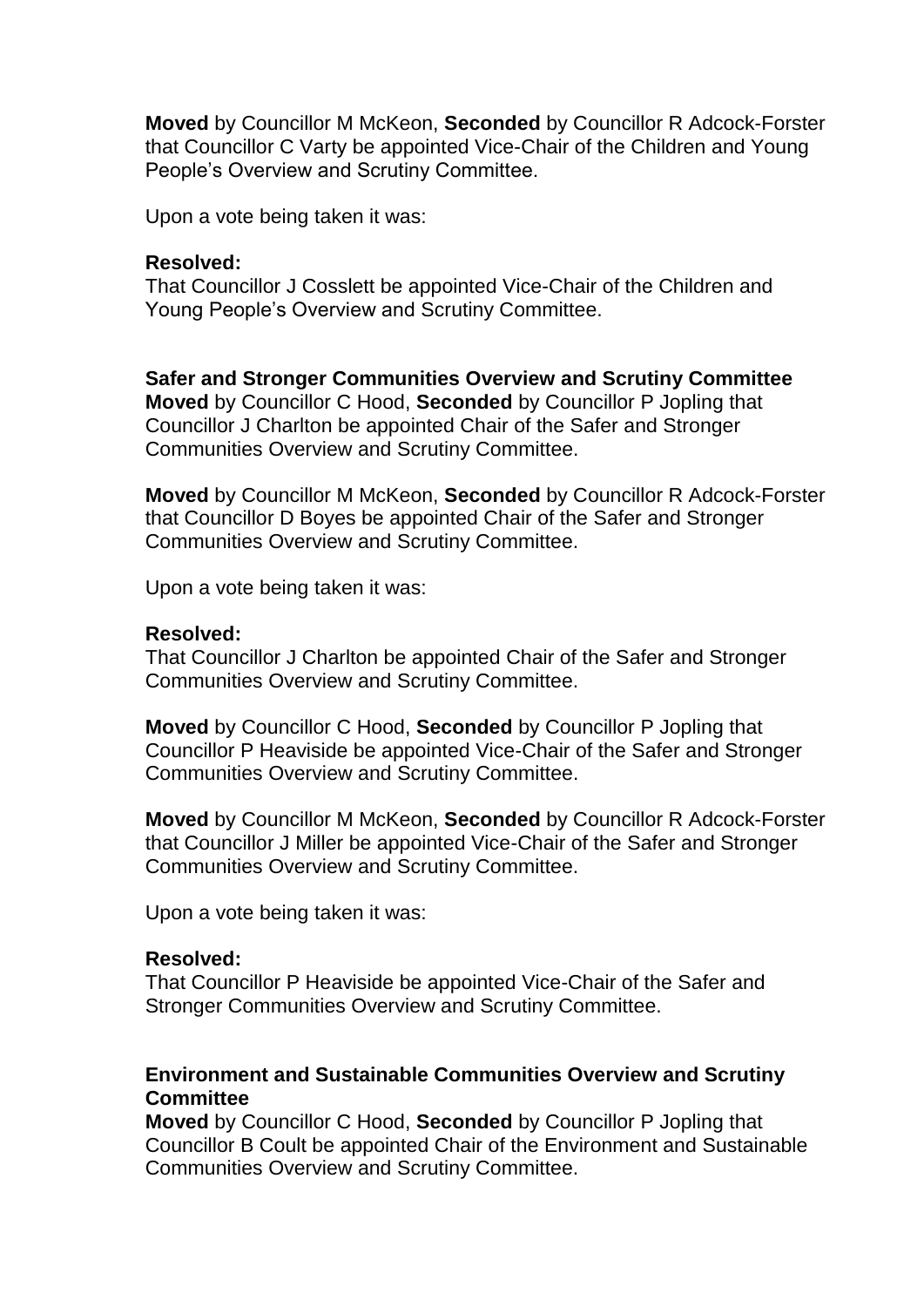**Moved** by Councillor M McKeon, **Seconded** by Councillor R Adcock-Forster that Councillor L Hovvels be appointed Chair of the Environment and Sustainable Communities Overview and Scrutiny Committee.

Upon a vote being taken it was:

#### **Resolved:**

That Councillor B Coult be appointed Chair of the Environment and Sustainable Communities Overview and Scrutiny Committee.

**Moved** by Councillor C Hood, **Seconded** by Councillor P Jopling that Councillor J Elmer be appointed Vice-Chair of the Environment and Sustainable Communities Overview and Scrutiny Committee.

#### **Resolved:**

That Councillor J Elmer be appointed Vice-Chair of the Environment and Sustainable Communities Overview and Scrutiny Committee.

### **Economy and Enterprise Overview and Scrutiny Committee**

**Moved** by Councillor C Hood, **Seconded** by Councillor P Jopling that Councillor B Moist be appointed Chair of the Economy and Enterprise Overview and Scrutiny Committee.

**Moved** by Councillor M McKeon, **Seconded** by Councillor R Adcock-Forster that Councillor R Manchester be appointed Chair of the Economy and Enterprise Overview and Scrutiny Committee.

Upon a vote being taken it was:

### **Resolved:**

That Councillor B Moist be appointed Chair of the Economy and Enterprise Overview and Scrutiny Committee.

**Moved** by Councillor C Hood, **Seconded** by Councillor P Jopling that Councillor A Jackson be appointed Vice-Chair of the Economy and Enterprise Overview and Scrutiny Committee.

**Moved** by Councillor M McKeon, **Seconded** by Councillor R Adcock-Forster that Councillor C Marshall be appointed Vice-Chair of the Economy and Enterprise Overview and Scrutiny Committee.

Upon a vote being taken it was: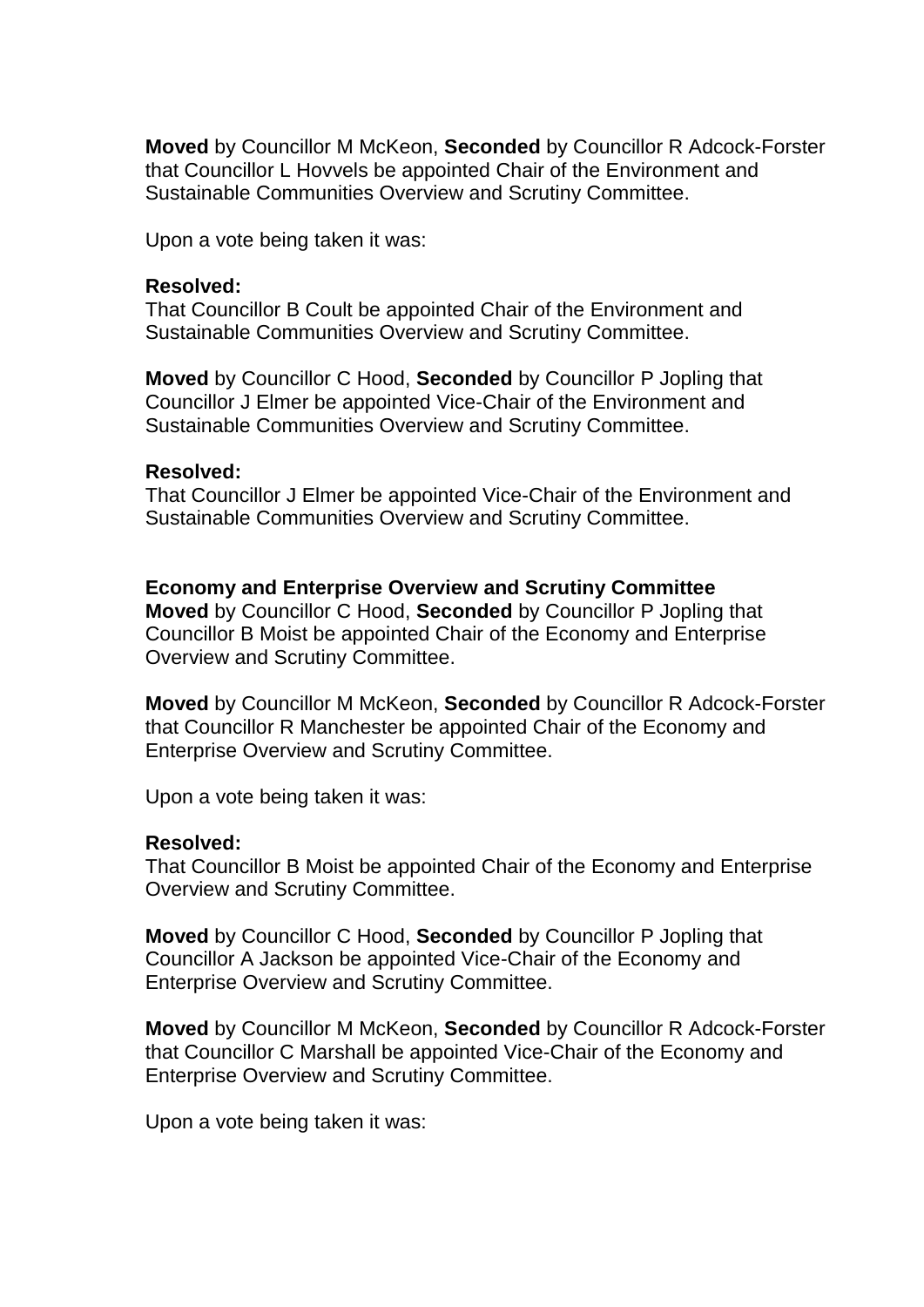### **Resolved:**

That Councillor A Jackson be appointed Vice-Chair of the Economy and Enterprise Overview and Scrutiny Committee.

**Adults, Wellbeing and Health Overview and Scrutiny Committee Moved** by Councillor J Blakey, **Seconded** by Councillor M Walton that Councillor P Jopling be appointed Chair of the Adults, Wellbeing and Health Overview and Scrutiny Committee.

**Moved** by Councillor M McKeon, **Seconded** by Councillor R Adcock-Forster that Councillor V Andrews be appointed Chair of the Adults, Wellbeing and Health Overview and Scrutiny Committee.

Upon a vote being taken it was:

#### **Resolved:**

That Councillor P Jopling be appointed Chair of the Adults, Wellbeing and Health Overview and Scrutiny Committee.

**Moved** by Councillor J Blakey, **Seconded** by Councillor M Walton that Councillor J Howey be appointed Vice-Chair of the Adults, Wellbeing and Health Overview and Scrutiny Committee.

**Moved** by Councillor M McKeon, **Seconded** by Councillor R Adcock-Forster that Councillor R Charlton-Lainé be appointed Vice-Chair of the Adults, Wellbeing and Health Overview and Scrutiny Committee.

Upon a vote being taken it was:

### **Resolved:**

That Councillor J Howey be appointed Vice-Chair of the Adults, Wellbeing and Health Overview and Scrutiny Committee.

# **11 Appointments to Joint and Other Bodies 2022/23**

The Council considered a report of the Head of Legal and Democratic Services which sought to agree the appointments process of Members to Joint and Other Bodies (for copy see file of Minutes).

The Leader of the Council **Moved** Recommendations 3 (a) to (d) and (f) to (h), **Seconded** by the Deputy Leader.

The Leader of the Council referred to Recommendation (c) and informed Council it was not proposed to appoint any additional Trustees to the Charter Trust as referred to in Paragraph 4 of Appendix 3.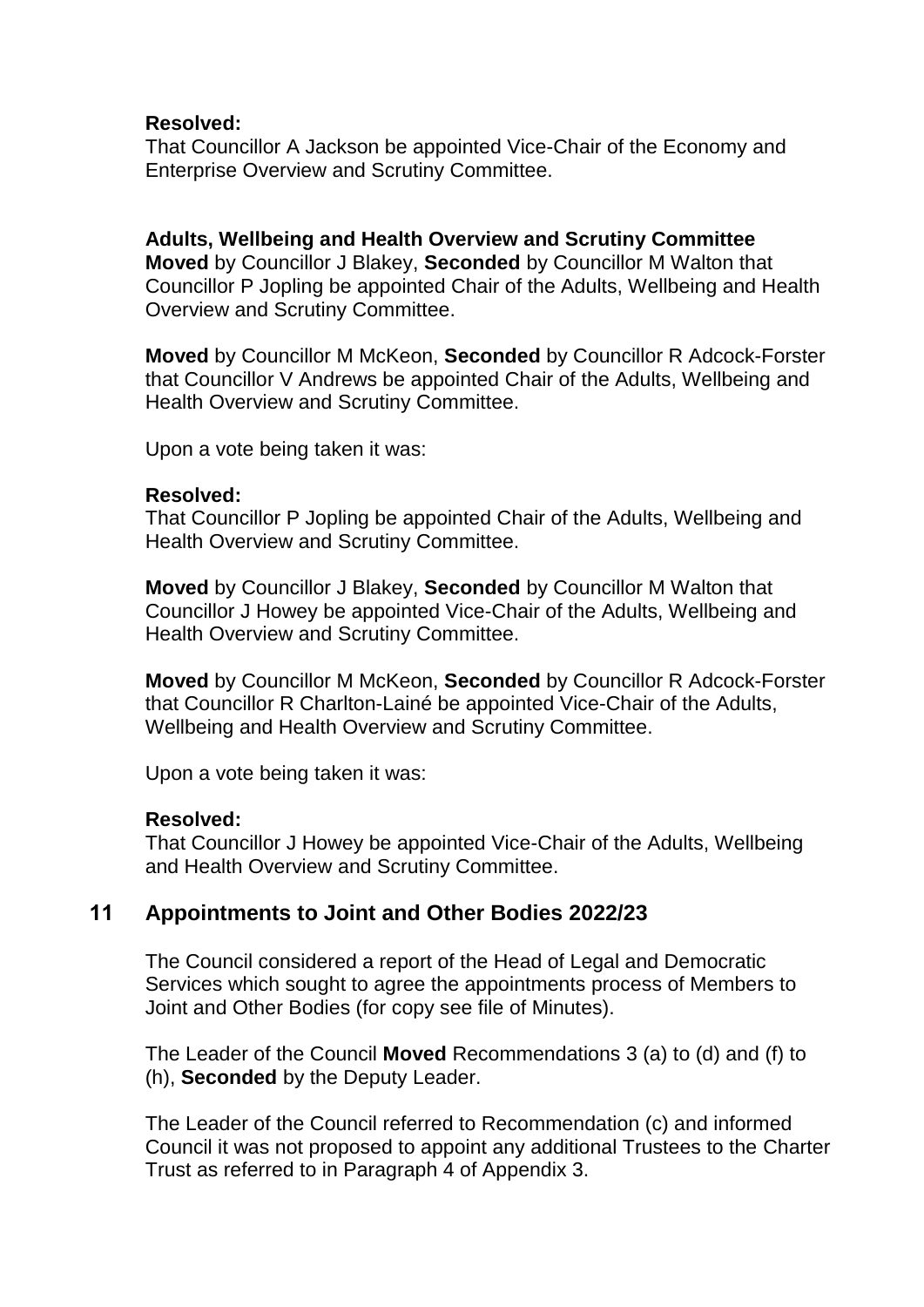Referring to recommendation (e) the Leader **Moved** and the Deputy Leader **Seconded** that Councillor A Watson be nominated to serve on the Joint Audit Committee.

# **Resolved:**

That:

- (a) the allocation of seats on the County Durham Fire and Rescue Authority as detailed in Appendix 2 be agreed;
- (b) the allocation of seats to the Business Durham Advisory board as set out in paragraph 4(b) to the report be agreed;
- (c) the allocation of seats on the Charter Trust as detailed in Appendix 3 be agreed. Appointments were not made to the additional Trustees to the Charter Trust as referred to in Paragraph 4 of the Appeandix;
- (d) the allocation of seats on the Police and Crime Panel as detailed in Appendix 4 be agreed;
- (e) Councillor A Watson be appointed for the ensuing year to serve on the Joint Audit Committee to assist the Police, Crime and Victims Commissioner, and Chief Constable, noting the nomination would be subject to approval of the Police and Crime Commissioner.
- (f) the positions on the North East Combined Authority, and the North East Combined Authority and North of Tyne Combined Authority Joint Transport Committee be noted, and the Head of Legal and Democratic Services be authorised, in consultation with the appropriate Group Leader(s) to make appointments once the specifics of the determination of allocation to political groupings were advised to the council by the NECA secretariat.
- (g) the Head of Legal and Democratic Services, in consultation with the appropriate Group Leader(s), be authorised to make appointments to the other outside bodies to which the Council are invited to nominate, in accordance with the following criteria:-
	- (i) identify those organisations whose purpose is aligned to a specific Cabinet Portfolio, and nominate Members accordingly.
	- (ii) identify local outside bodies from each electoral division and allocate those to local members. If there are more